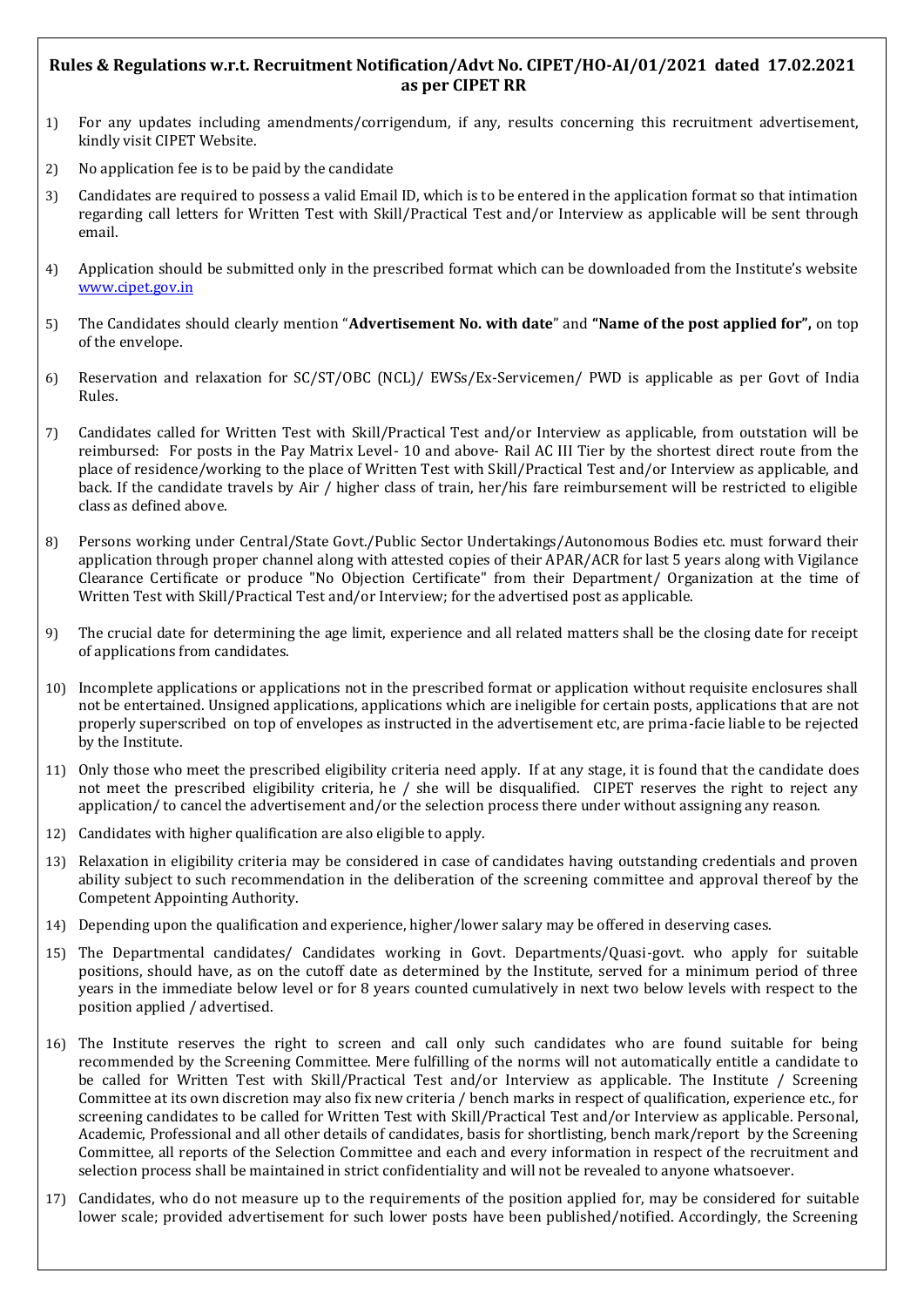Committee constituted for a specific post may shortlist and call suitable candidates for Written Test with Skill/Practical Test and/or Interview as applicable, from amongst those who have applied, for the post or lower post without the formation of a separate screening committee with an intention to provide ample opportunity and to ensure more number of candidates appear for the Written Test with Skill/Practical Test and/or Interview as applicable; provided advertisement for such higher or lower posts have also been published/notified.

- 18) The Institute reserves the right to increase / decrease the number of vacant posts and or not to fill up the vacancies at its discretion.
- 19) The Institute may consider candidates whose area of specialization lie outside those stated herein, provided persons have an outstanding record.
- 20) No correspondence will be entertained from candidates regarding postal delays, conduct and result of Written Test with Skill/Practical Test and/or Interview as applicable and reasons for not being called for Written Test with Skill/Practical Test and/or Interview as applicable and reasons for not being selected in the Written Test with Skill/Practical Test and/or Interview as applicable. No correspondence shall be entertained from unsuccessful candidates. CIPET shall not be responsible for any loss of email/communication letter sent, due to invalid/ wrong email id / wrong postal address / postal delays / loss in transit/ technical problem in email etc. **No communication/request in this regard will be entertained.**
- 21) Sound knowledge of oral and written communications is essential.
- 22) Persons recruited are liable to be posted and transferred to any CIPET Centres located across the country.
- 23) In the case of OBC candidates with non-creamy layer status, the community certificates must have been issued by the competent authority in the prescribed format as shown below, during the last three years from the date of the advertisement and not at an earlier date. Any OBC community certificate issued on a date otherwise as aforesaid, shall be treated as invalid and such candidates shall not be eligible for the relaxation in the upper age limit by three years.OBC candidates with non-creamy layer status only, shall be eligible for relaxation in the upper age limit as per Govt. of India Rules. OBC certificate produced by candidates should clearly indicate that they do not belong to creamy layer.

FORM OF CERTIFICATE TO BE PRODUCED BY OTHER BACKWARD CLASSES APPLYING FOR APPOINTMENT TO POSTS UNDER THE GOVERNMENT OF INDIA

[Govt. of India, DoPT., O.M.No.36033/28/94-Estt.(Res), dated 2-7-1997.]

This is to certify that………….. son/daughter of ………...of village ………….District/Division belongs to the ………..community which is recognized as a Backward Class Under………

Shri…………… and/or his family ordinarily reside(s) in the…………………….District/Division of the……………..State. This is also to certify that he/she does not belong to the persons/sections (Creamy Layer) mentioned in Column 3 of the Schedule to the Government of India, Department of Personnel and Training O.M.No.36012/22/93-Estt. (SCT), dated 8-9-1993.

Competent Authority Dated: Seal

24) In the case of the candidates belonging to Economically Weaker Sections, the Income & Assets Certificate must have been issued by the competent authority in the prescribed format (Govt. of India, DoPT O.M.No.36039/1/2019-Estt (Res), dated  $31$ <sup>st</sup> January, 2019) as shown below:

#### **Government of ………………**

### **(Name & Address of the authority issuing the certificate)**

## **INCOME & ASSETS CERTIFICATE TO BE PRODUCED BY ECONOMICALLY WEAKER SECTIONS**

Certificate No. Date:

### **VALID FOR THE YEAR \_\_\_\_\_\_\_\_**

|                                                | This is to certify that Shri/Smt./Kumari |  | _son/daughter/wife of _______ permanent resident of ____________                                              |  |                           |
|------------------------------------------------|------------------------------------------|--|---------------------------------------------------------------------------------------------------------------|--|---------------------------|
|                                                |                                          |  | Village/Street Post Office District in the State/Union Territory Pin Code                                     |  |                           |
|                                                |                                          |  | whose photograph is attested below belongs to Economically Weaker Sections, since the gross annual income* of |  |                           |
|                                                |                                          |  | his/her "family"** is below Rs. 8 lakh (Rupees Eight Lakh only) for the financial year                        |  | . His/her family does not |
| own or possess any of the following assets***: |                                          |  |                                                                                                               |  |                           |

- I. 5 acres of agricultural land and above;
- II. Residential flat of 1000 sq. ft. and above;
- III. Residential plot of 100 sq. yards and above in notified municipalities;